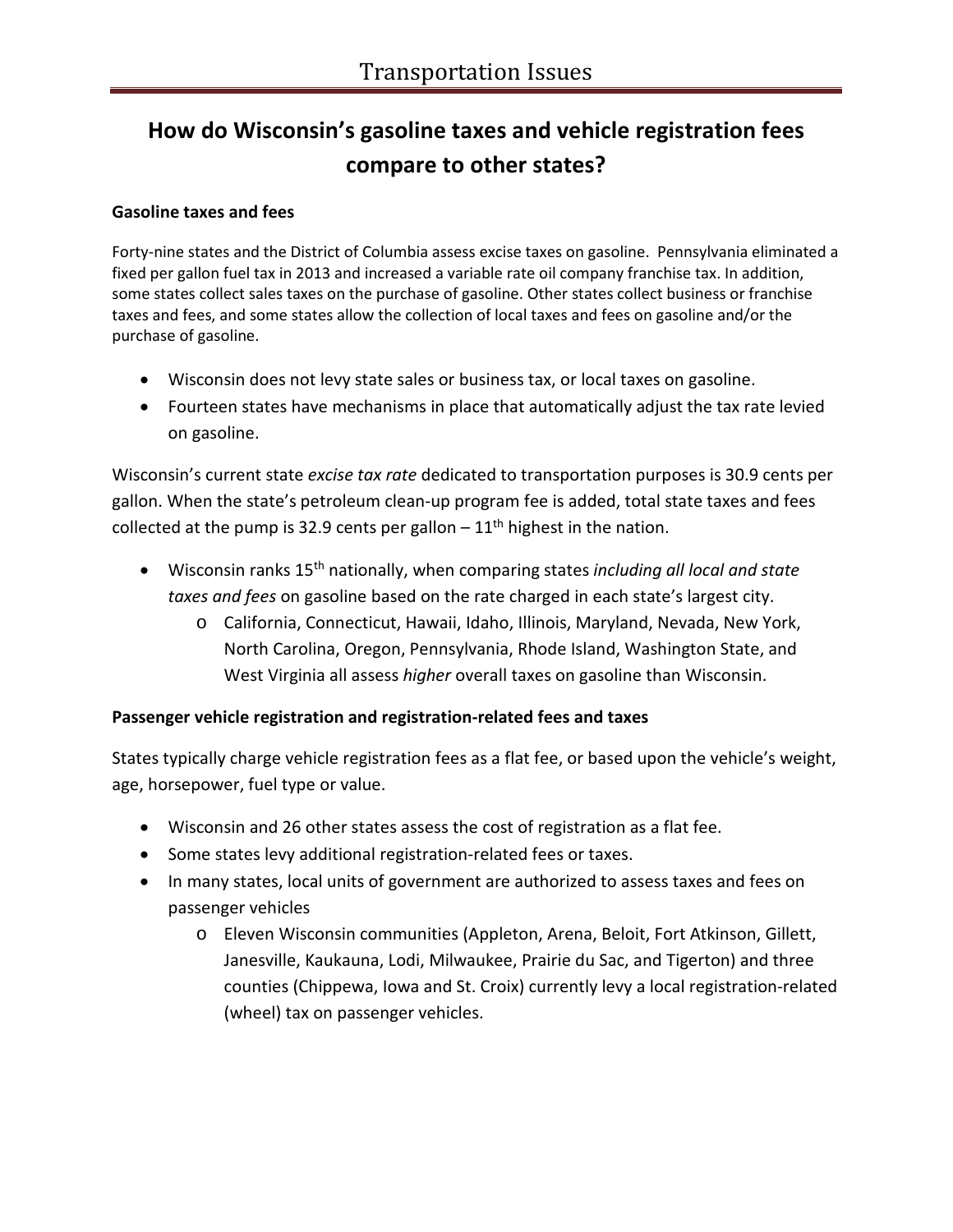# **Wisconsin has lower vehicle registration fees than many states**

Wisconsin's \$75 passenger vehicle state registration fee ranks  $12<sup>th</sup>$  highest in the nation for a late model sedan.

Vehicle registration fees are compared for a late-model vehicle, first renewal.

Wisconsin ranks 24<sup>th</sup> highest when comparing the state registration fee, plus additional state fees based on vehicle value, weight, age, and other miscellaneous state fees collected at registration.

• Wisconsin's ranks 36th nationally when states are compared on a*ll registration charges levied* for both state and local registration-related costs (based on the rate charged in the state's largest city).

# **Wisconsin ranks low in overall transportation related vehicle costs**

When the full range of annual taxes and fees on gasoline, and passenger vehicle registration and registration-related fees and taxes is considered, costs in Wisconsin are lower than 35 other states.

- These costs include annual state and local vehicle-related taxes and fees, and state and local taxes on gasoline.
- Wisconsin's annual cost of \$274 is less than half of the amount charged in the top ten states.



## **Annual Vehicle/Gasoline Taxes and Fees State Comparison**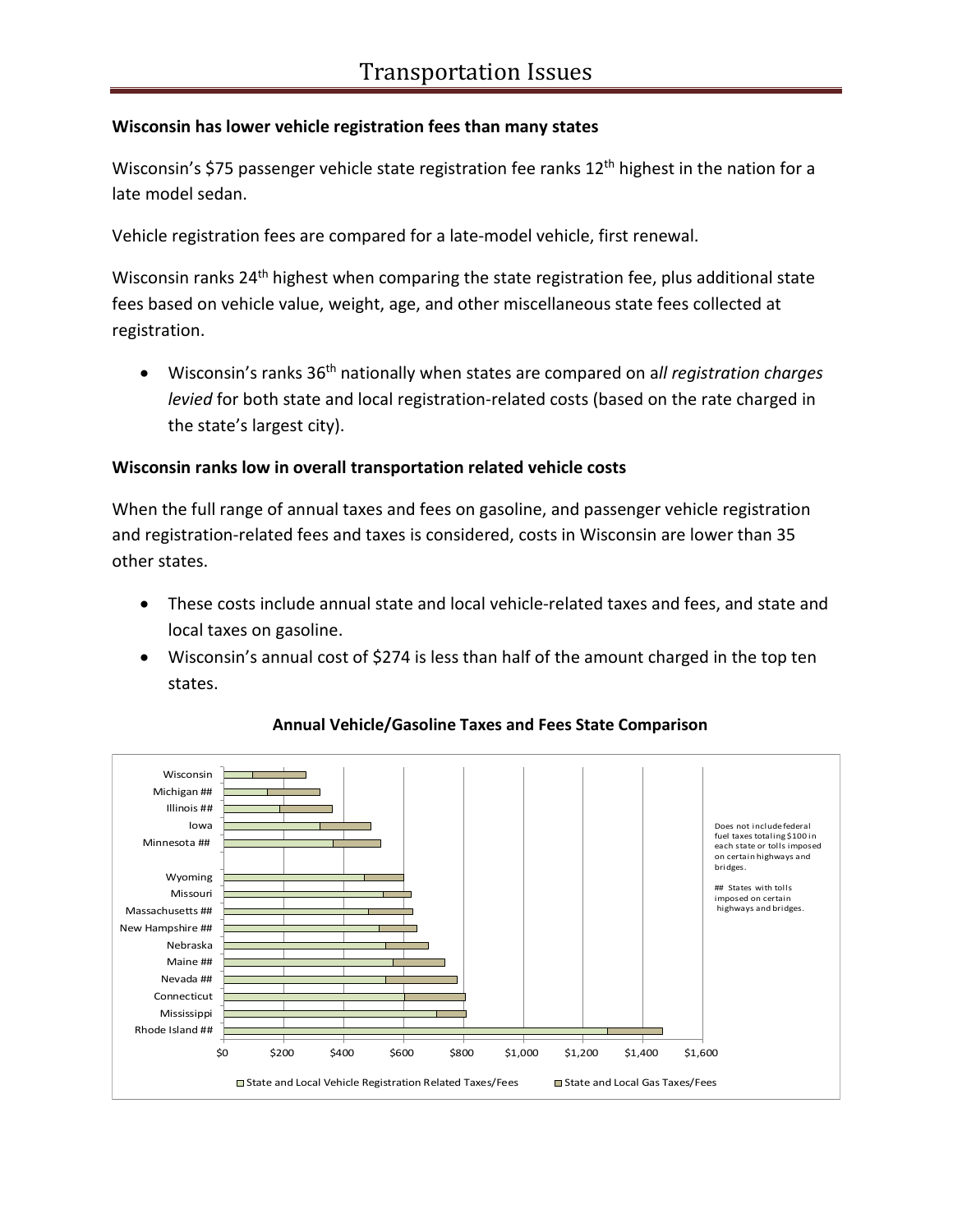Wisconsin ranks lowest among neighboring states when the combination of annual state and local gasoline taxes and fees, and state and local vehicle registration-related fees are compared.

Vehicle registration fees are compared for a late-model vehicle, first renewal.

### **Estimated Annual Fees and Taxes -- Midwest State Comparison**

**(1-year old mid-size 4D sedan, automatic, 6 cyl, w/FWD)** 



and Illinois assumes FY 17 annual average retail price of \$2.19 per gallon.

Does not include federal fuel taxes (totaling \$100 in each state) or tolls imposed on certain highways and bridges.

Amounts are rounded.